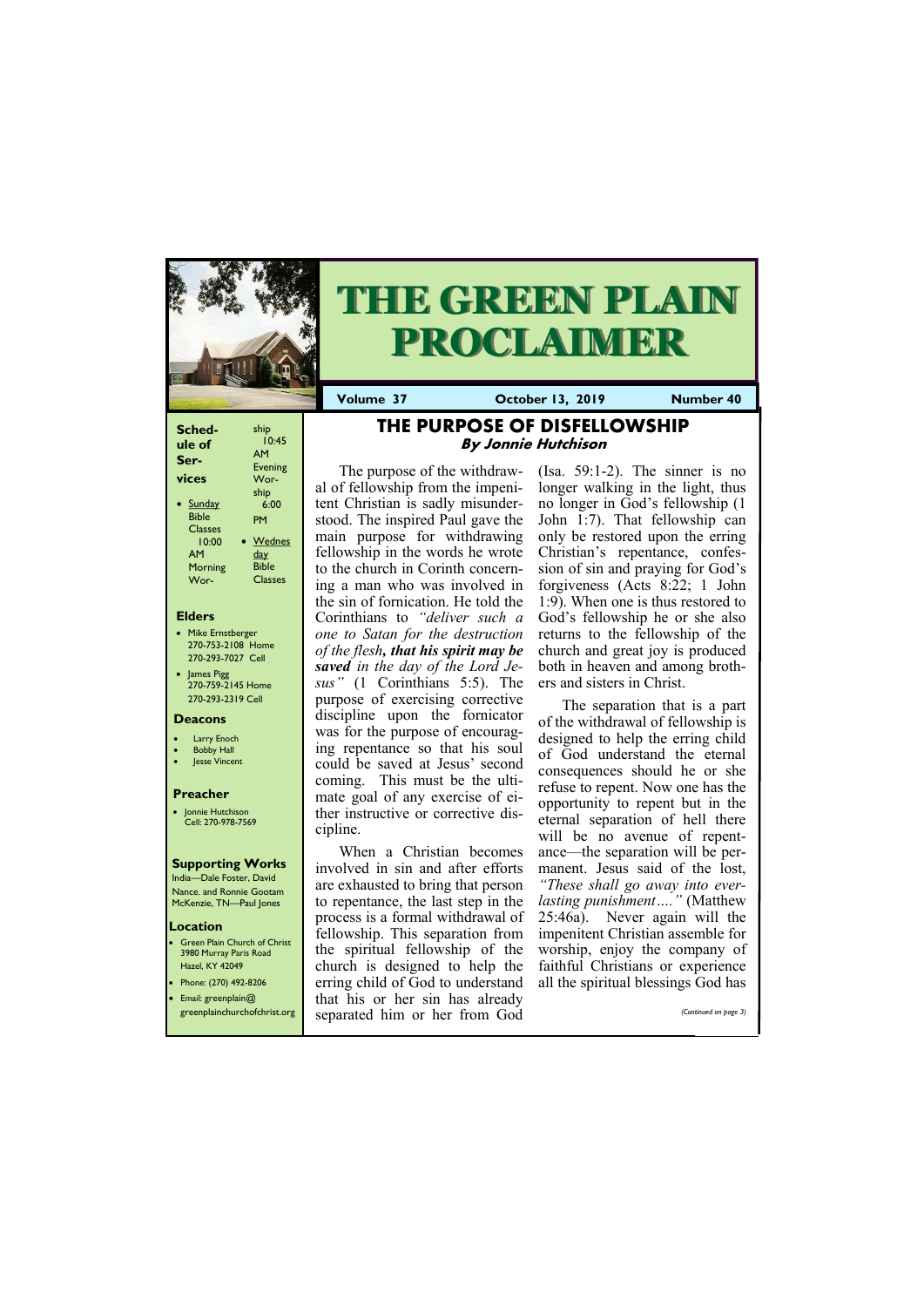## NEWS AND NOTES

- *REMEMBER IN PRAYER: Green Plain members*: . Remember Faye Travis, Peggy Jarvis, Rex and Margaret Enoch, Mary Crutchfield, Joanne Barnes, Maxine Pool, Hayes and Marjorie Grady, Jim Fielder, Larry Enoch and Jesse and Mary Vincent.
- **Family and Friends:** Teresa Tacker, Betty Pond, Bryan White, Meredith Enoch, Kenneth Mizell, Walter Byars, Ann Workman, Will Winchester, Amie Lyons, Jim Hutson, Janice Canter, Maryanne Pedigrew, Dale Foster, Andrea Phillips and Donald and Dorothy Cook.
- **The Fall session of the** *School of Biblical Studies* continues each Monday from 7-9 pm in annex. Brethren Josh Manning and Brad McNutt are presenting outstanding lessons on the books of 1 Peter and Jonah respectively. If you enjoy in depth Bible study you will not want to miss this opportunity.
- **Pantry items for October: 6—Canned Orange Juice; 13—Sweet Pickles; 20—Toilet Tissue; 27— Canned beans (any kind).**
- Remember our **snacks for the hospital program** and place your items in the baskets in the lobby.
- **PASS IT ON!** When you have finished reading this bulletin, why not pass it on to a loved one, friend or neighbor. Use this as a tool to spread the gospel. Or, pick up extra copies to hand or mail to others.
- **See our Facebook page** for announcements, updates and articles. Access to past editions of this bulletin are available on our website at http://greenplainchurchofchrist.org.
- **Mission Work:** Please continue to pray for the preachers this congregation is supporting in India and for Dale Foster, Ronnie Gootan, David Nance, Mike Kiser and Paul Jones in their respective works.
- Watch **"A Bible Answer"** each Sunday morning at 8:00 am on WQWQ TV in Paducah, KY. This program is also available on their website at abibleanswertv.org and on GBN and YouTube**.**
- **October 2019 Anniversaries: 21st Chad & Vickie Canter; Birthdays: 8th Jim Fielder and Perry Jarvis; 10th Bobby Hall. Please let us know if we have left anyone out.**
- *UPCOMING LOCAL EVENTS: Annual Chili Supper Friday* November 1st*; Annual Area Wide Singing at Green Plain on* November 22nd*.*
- *Most of are disgusted with the obvious political division in our nation. It is disheartening and discouraging. Yet, most people seem not to be concerned with the religious division that continues to destroy the unity for which Jesus prayed (John 17:20-21). Should that not be of greater concern?*



**Page 2**



**This Week: What was the sin of Simon the Sorcerer?** 

**L**

**last Week**: *How many stones did David have left after he killed the Philistine Goliath?*

**Answer:** David selected **five** smooth stones from a brook. He used only one stone in his sling to kill Goliath which left him with **four stones**. (1 Samuel

| <b>OUTROLL WITCH ICIT HILL WITH TOUT STOILES.</b> (1 SAIHUCH |  |
|--------------------------------------------------------------|--|
| $17:40-50$ ).                                                |  |
|                                                              |  |

## **SCHOOL OF BIBLICAL STUDIES**

## **Each consecutive Monday Sept. 16-Nov. 4, 2019**

- **1 Peter—Josh Manning Eastwood Paris, TN**
- **Jonah—Brad McNutt**
- **Walnut Grove Benton, KY**
- 

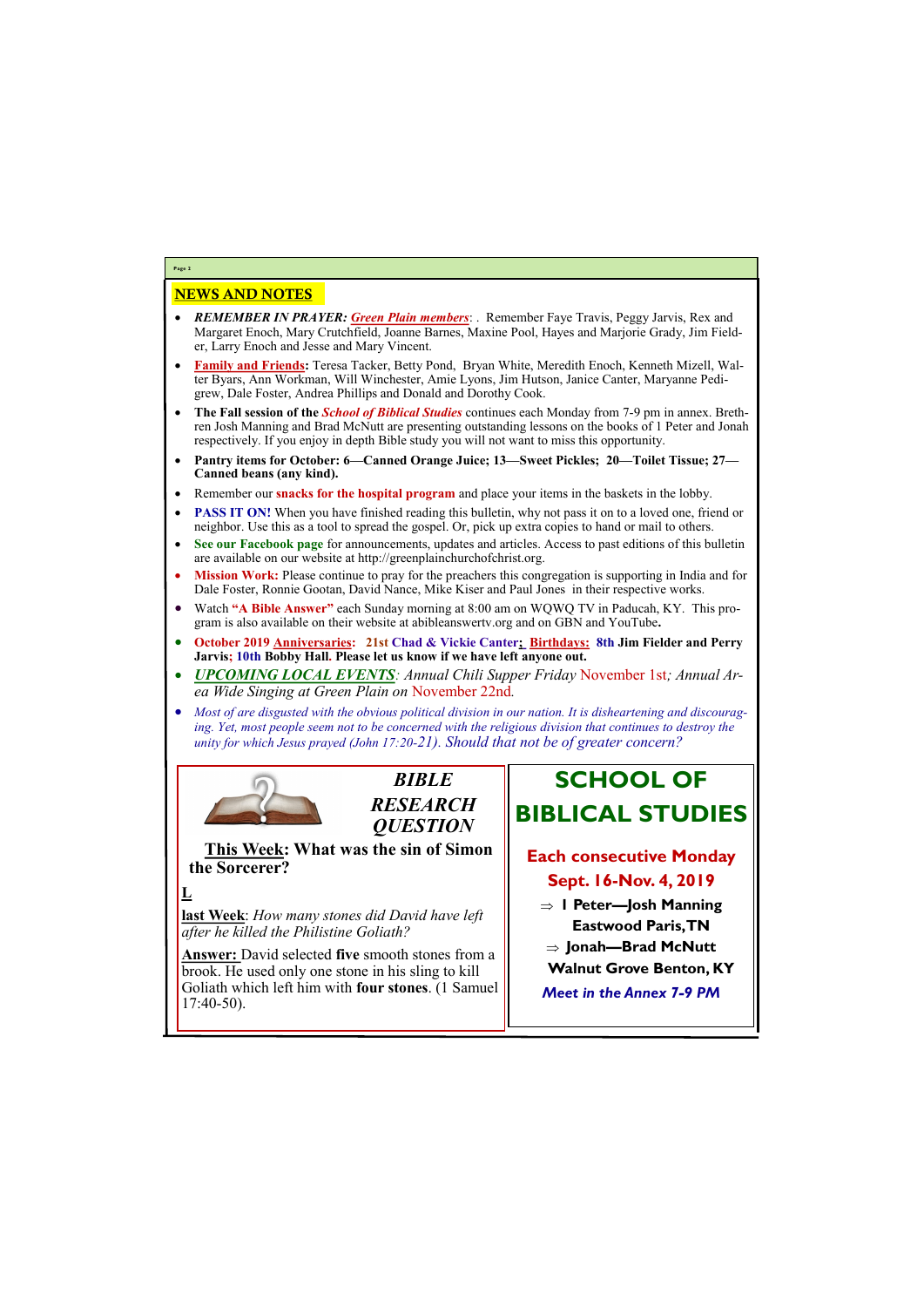**Page 3**

given to His faithful servants. There will be only eternal regret and the sinful pleasures and relationships the erring Christian thought were so important and satisfying in this life will be but bitter and disgusting memories as one suffers the horrors of a devil's hell. The withdrawal of fellowship by the church is but a preview of the eternal separation that awaits the unfaithful Christian.

Dear Christian, if you are unfaithful to God please consider the seriousness of your present situation. You are lost! You have nothing to which to look forward but an eternal separation from God and your brothers and sisters in Christ. God has given you this time to make things right because He

does not want you to be separated from Him in eternity. He wants you to be saved and to experience the joys of dwelling with Him and the faithful of all ages in heaven. He sent Jesus to die for your sins to make that eternal fellowship possible. You don't have to be lost. You can make things right with your God. You can be restored to His fellowship.

*"Repent therefore of this your wickedness, and pray God if perhaps the thought of your heart may be forgiven you. 23 For I see that you are poisoned by bitterness and bound by iniquity." Then Simon answered and said, "Pray to the Lord for me, that none of the things which you have spoken may come upon me."* (Acts 8:22-24).

 $\Box$  Why is it, that we find time to read the newspaper, magazines, etc., but cannot find the time to read, study, and meditate upon God's Word? (1 Tim. 4:13; 2 Tim. 2:15; Psa. 1:1-3)

### *(Continued from page 1)*

## *"JUST WHERE DO YOU STAND? By Frank Shepherd (deceased)*

 $\Box$  Why is it, that we faithfully attend ball games, business related meetings, social gatherings, club  $\Box$  Why is it, when it comes to politics, we do not mind letting others know what we are politically,

In Ephesians 6:10-11 the apostle Paul describes the Christian armor. In 1 Timothy 6:12 he exhorts the reader as he would the Christian soldier, "to fight the good fight of faith." In the line of thought of being a "soldier" the Christian must strive to move forward without retreat and without compromise. In putting on the whole armor of God we are to "stand therefore," Ephesians 6:14. We stand in various ways: 1) We must stand for something, so we stand "for the righteousness of God," (Romans 10:2); 2) We must stand on something, so we stand on the foundation of Christ for "other foundation can no man lay than that which is laid which is Jesus Christ." (1 Corinthians 3:11); 3) We must stand in something, so we stand in the "true grace of God." (1 Peter 5:12); 4) We must also stand apart from sin and error. King David describes the child of God as one "that walketh not in the counsel of the ungodly, nor standeth in the way of sinners, nor sitteth in the seat of the scornful." (Psalms 1:1). So the question comes to each of us, "Just where do you stand?

> —*Warner's Chapel church of Christ Clemmons, NC*

## **WHY IS IT?** *By Jerry Joseph*

meetings, but are not faithful in attending all the services including Sunday and Wednesday evening? (Heb. 10:24-46; Acts 2:42)

but then are afraid and embarrassed to let others

*(Continued on page 4)*